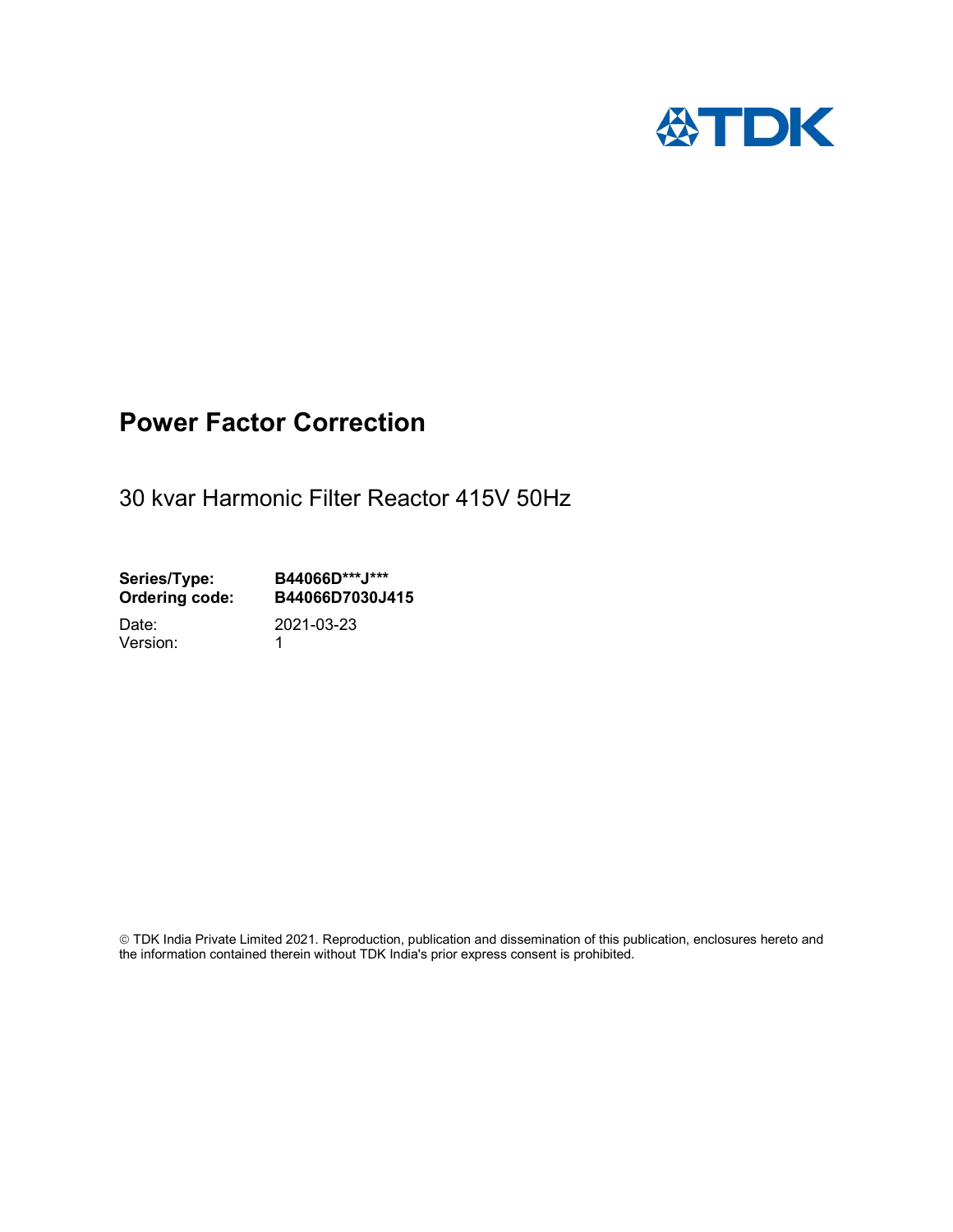# TDK

### Power Factor Correction and Content of the Content of the B44066D7030J415

#### 30 kvar Harmonic Filter Reactor 415V 50Hz B44066D\*\*\*J\*\*\*

#### **Characteristics**

- $\blacksquare$  Highest linearity
- Temperature control via micro switch in inner coil
- $\blacksquare$  Highest life time by high quality materials
- **Low losses**
- $\blacksquare$  High overloading capability
- Safety device, temperature micro switch
- Copper winding
- **Low noise**

| Technical data                                  |                |             |
|-------------------------------------------------|----------------|-------------|
| De-tuning factor p                              | $\overline{7}$ | $\%$        |
| Effective filter output $Q_C$                   | 30             | kvar        |
| Rated voltage $V_R$ <sup>1)</sup>               | 415            | V           |
| Rated frequency f                               | 50             | Hz          |
| Ambient temperature / Insulation class          | 40 / H         | $^{\circ}C$ |
| Capacitance C delta (tot.)                      | 515.65         | μF          |
| Inductivity L                                   | $3 \cdot 1.37$ | mH          |
| Fundamental current 11 <sup>3)</sup>            | 44.24          | A           |
| Linear up to $4$ )                              | 72.21          | A           |
| Effective current $l_{RMS}$ <sup>2)</sup>       | 47.37          | A           |
| Rated harmonic voltages (3rd/5th/7th/11th/13th) | 0.5/6/5/3.5/3  | $\%$        |
| Temperature protection (NC)                     | yes            |             |
| Total losses $P_D$                              | 135            | W           |
| Total weight                                    | 18             | kg          |

<sup>1)</sup> Voltage rise up to 106% of rated voltage is considered in current  $I_{\text{eff}}$ .

<sup>2)</sup>  $I_{eff} = \sqrt{(I_1^2 + I_3^2 + ... I_x^2)}$ 

<sup>3)</sup>  $11 = 1.06$   $\cdot$   $I_R$  ( $I_R$  = Capacitor current 50Hz)

<sup>4)</sup> Linear current =  $1.73$   $\cdot$  I<sub>R</sub> (I<sub>R</sub> = Capacitor current 50Hz)

#### **Connection**

| Line                | 1U1-1V1-1W1   |
|---------------------|---------------|
| Capacitors          | l 1U2-1V2-1W2 |
| Temperature control | 1 O<br>- I =∠ |

#### Reference standard IEC60076-6

CAP FILM ES PFC PM 2021-03-23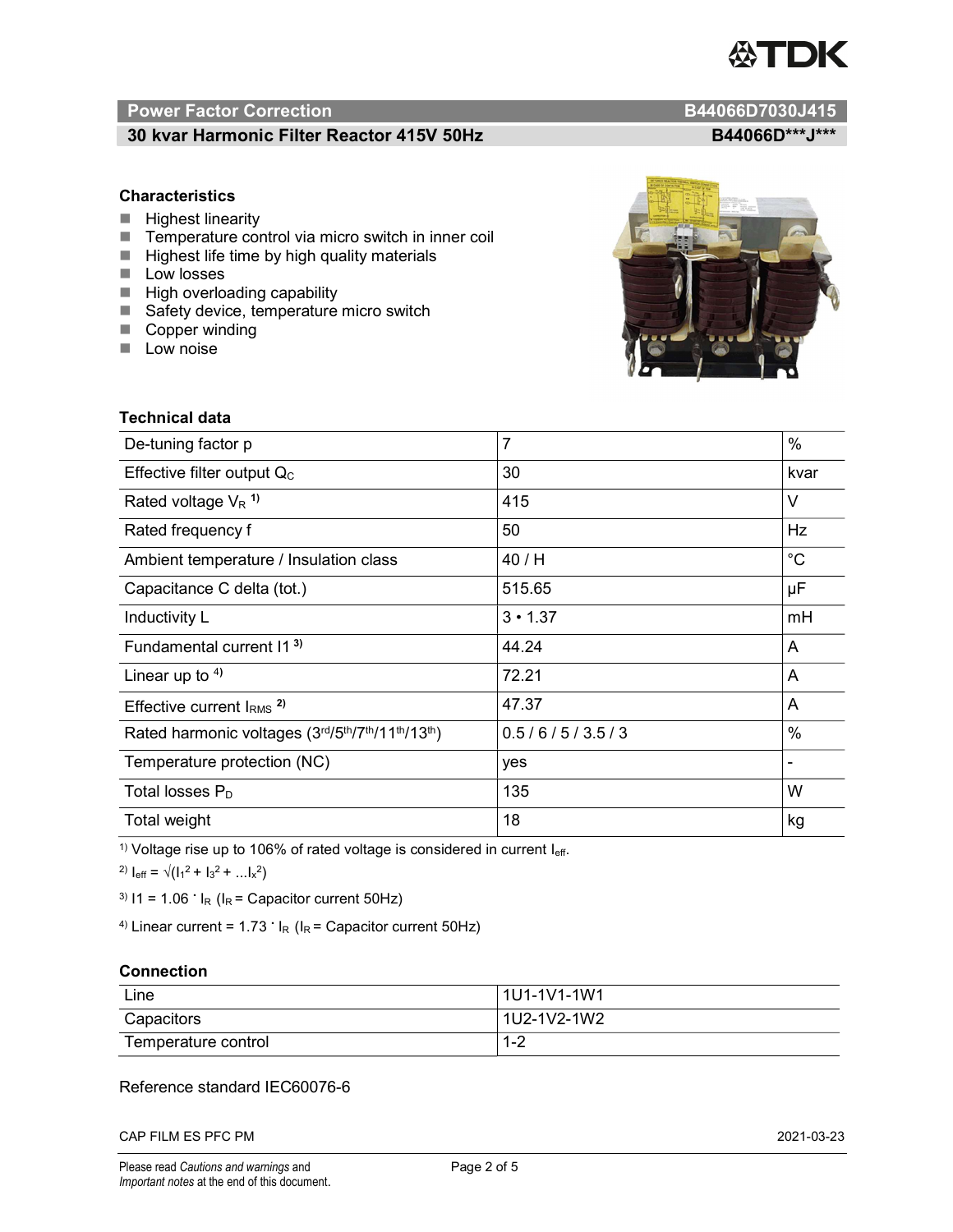

#### Power Factor Correction and B44066D7030J415

#### 30 kvar Harmonic Filter Reactor 415V 50Hz B44066D\*\*\*J\*\*\*

#### Dimensional drawings



#### **Dimensions**

| L/mm  | 225       | b/mm  | 112        |
|-------|-----------|-------|------------|
| H/mm  | 205       | e/mm  | $100\pm 5$ |
| W/mm  | $155 + 5$ | d1/mm | 10.8       |
| 11/mm | 190       | d2/mm | 15.5       |
| 12/mm | 190       | A     | 175        |
| n1/mm | 150       | B     | 95         |
| n2/mm | 98±3      | Ø     | 8.5        |

#### Cautions and warnings

- Do not install the reactor in case of any visible damages.
- $\blacksquare$  Installation must be done by skilled personnel only.
- Do not use or store harmonic filter reactors in corrosive atmosphere, especially where chloride gas, sulphide gas, acid, alkali, salt or similar substances are present.
- Do not touch the device during operation: all electrically active parts of this equipment such as windings, electronic components, leads, fuses and terminals carry a dangerous voltage which can lead to burns or electric shock.
- Covers which protect these electrically active parts from being touched must not be opened or removed during operation.
- Before any assembly or maintenance work is started, all installations and equipment must be disconnected from the power source.
- Noncompliance with these instructions may lead to death, serious injury or major damage to equipment.

FAILURE TO FOLLOW CAUTIONS MAY RESULT, WORST CASE, IN PREMATURE FAILURES OR PHYSICAL INJURY.

CAP FILM ES PFC PM 2021-03-23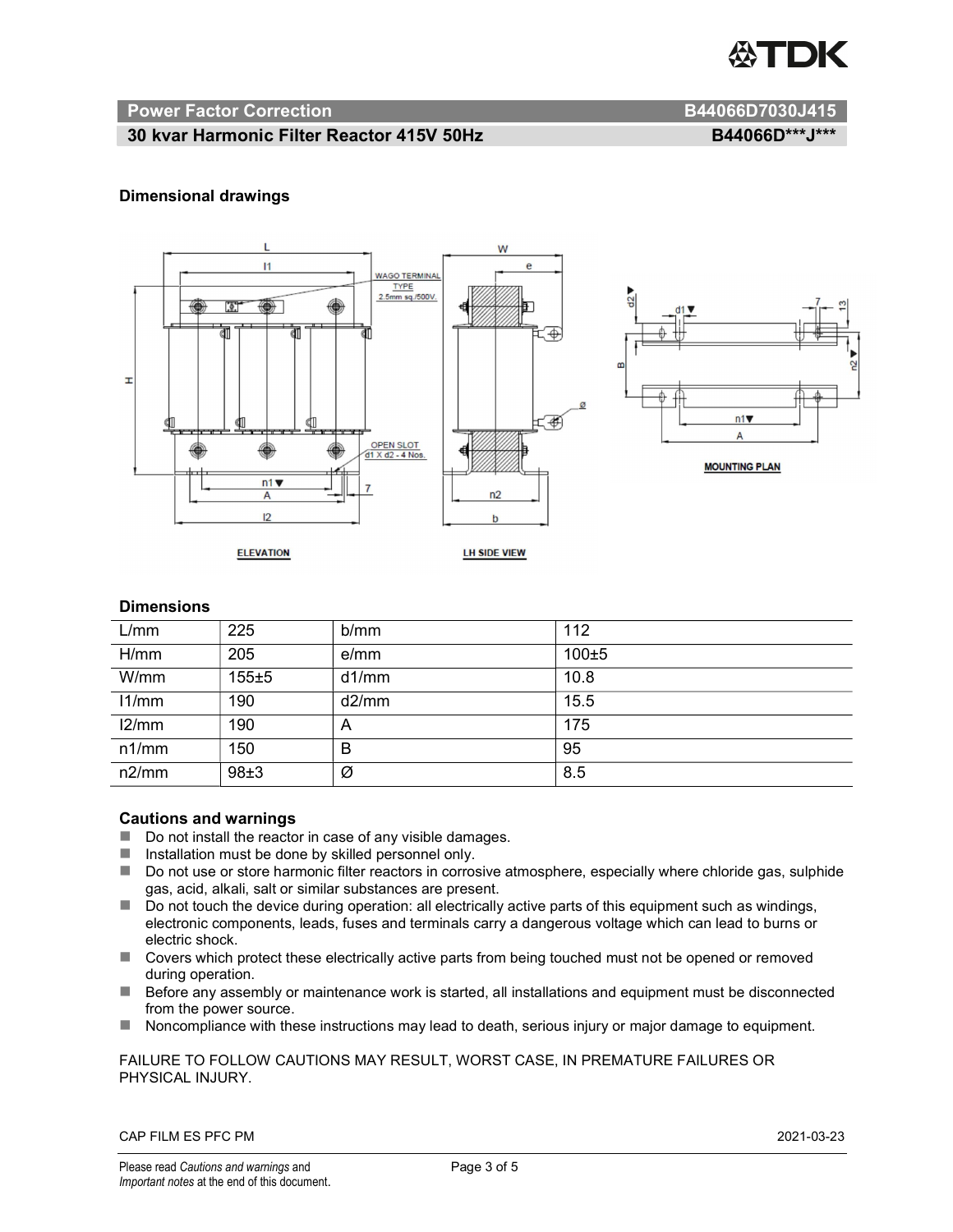

#### Power Factor Correction **B44066D7030J415**

#### 30 kvar Harmonic Filter Reactor 415V 50Hz B44066D\*\*\*J\*\*\*

The following applies to all products named in this publication:

- 1. Some parts of this publication contain statements about the suitability of our products for certain areas of application. These statements are based on our knowledge of typical requirements that are often placed on our products in the areas of application concerned. We nevertheless expressly point out that such statements cannot be regarded as binding statements about the suitability of our products for a particular customer application. As a rule we are either unfamiliar with individual customer applications or less familiar with them than the customers themselves. For these reasons, it is always ultimately incumbent on the customer to check and decide whether a product with the properties described in the product specification is suitable for use in a particular customer application.
- 2. We also point out that in individual cases, a malfunction of electronic components or failure before the end of their usual service life cannot be completely ruled out in the current state of the art, even if they are operated as specified. In customer applications requiring a very high level of operational safety and especially in customer applications in which the malfunction or failure of an electronic component could endanger human life or health (e.g. in accident prevention or life-saving systems), it must therefore be ensured by means of suitable design of the customer application or other action taken by the customer (e.g. installation of protective circuitry or redundancy) that no injury or damage is sustained by third parties in the event of malfunction or failure of an electronic component.
- 3. The warnings, cautions and product-specific notes must be observed.
- 4. In order to satisfy certain technical requirements, some of the products described in this publication may contain substances subject to restrictions in certain jurisdictions (e.g. because they are classed as hazardous). Useful information on this will be found in our Material Data Sheets on the Internet (www.tdk-electronics.tdk.com/material). Should you have any more detailed questions, please contact our sales offices.
- 5. We constantly strive to improve our products. Consequently, the products described in this publication may change from time to time. The same is true of the corresponding product specifications. Please check therefore to what extent product descriptions and specifications contained in this publication are still applicable before or when you place an order.

We also reserve the right to discontinue production and delivery of products. Consequently, we cannot guarantee that all products named in this publication will always be available. The aforementioned does not apply in the case of individual agreements deviating from the foregoing for customer-specific products.

- 6. Unless otherwise agreed in individual contracts, all orders are subject to our General Terms and Conditions of Supply.
- 7. Our manufacturing sites serving the automotive business apply the IATF 16949 standard. The IATF certifications confirm our compliance with requirements regarding the quality management system in the automotive industry. Referring to customer requirements and customer specific requirements ("CSR") TDK always has and will continue to have the policy of respecting individual agreements. Even if IATF 16949 may appear to support the acceptance of unilateral requirements, we hereby like to emphasize that only requirements mutually agreed upon can and will be implemented in our Quality Management System. For clarification purposes we like to point out that obligations from IATF 16949 shall only become legally binding if individually agreed upon.